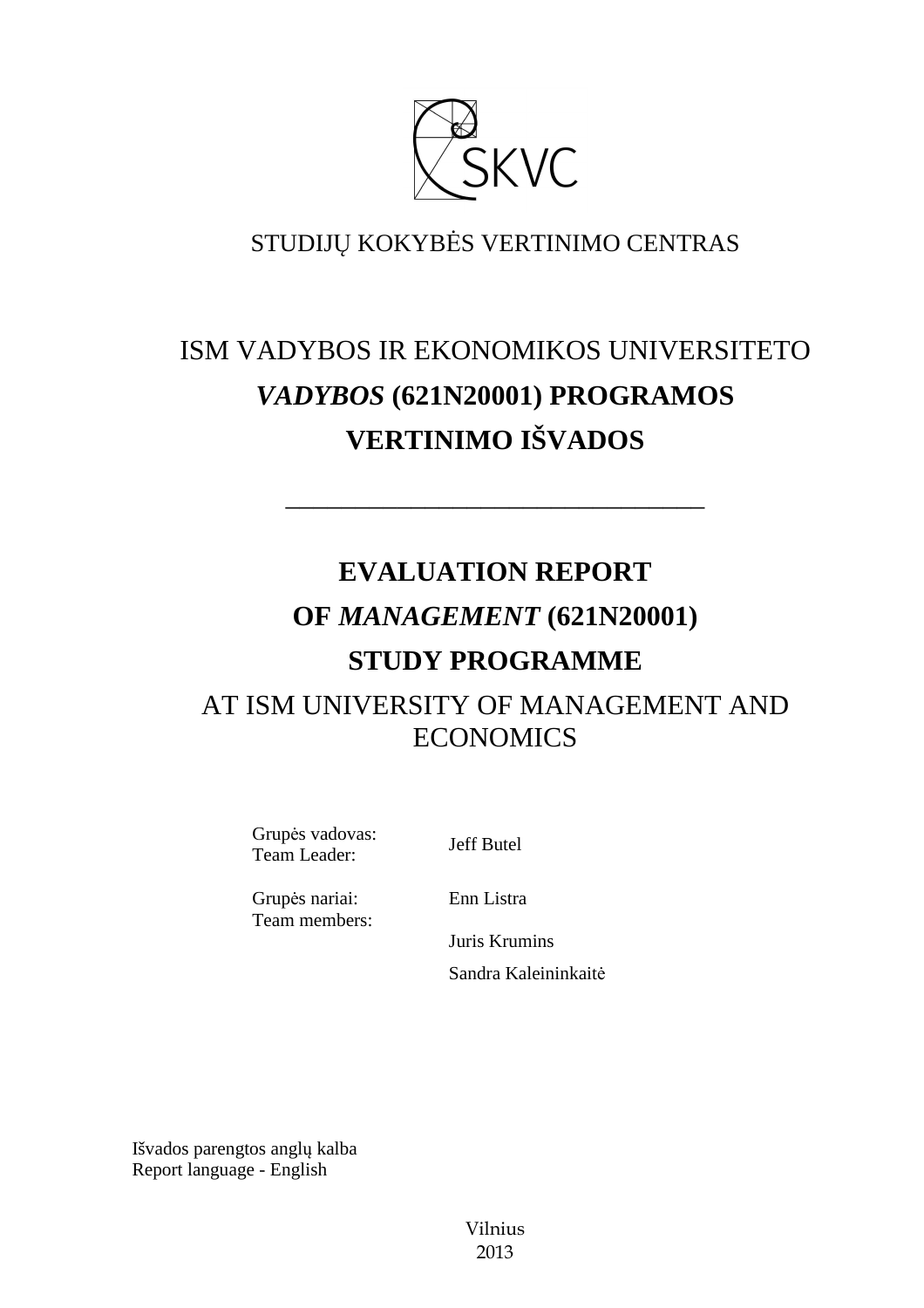# **DUOMENYS APIE ĮVERTINTĄ PROGRAMĄ**

| Studijų programos pavadinimas                           | Vadyba                   |
|---------------------------------------------------------|--------------------------|
| Valstybinis kodas                                       | 621N20001                |
| Studijų sritis                                          | Socialiniai mokslai      |
| Studijų kryptis                                         | Vadyba                   |
| Studijų programos rūšis                                 | Universitetinės studijos |
| Studijų pakopa                                          | Antroji                  |
| Studijų forma (trukmė metais)                           | Nuolatinė (2)            |
| Studijų programos apimtis kreditais                     | 120                      |
| Suteikiamas laipsnis ir (ar) profesinė<br>kvalifikacija | Vadybos magistras        |
| Studijų programos įregistravimo data                    | 1999-10-26, Nr. 1120     |

# **INFORMATION ON EVALUATED STUDY PROGRAMME**

–––––––––––––––––––––––––––––––

| Name of the study programme.                           | <b>Management</b>    |
|--------------------------------------------------------|----------------------|
| State code                                             | 621N20001            |
| Study area                                             | Social Sciences      |
| Study field                                            | Management           |
| Kind of the study programme                            | University studies   |
| Level of studies                                       | Second               |
| Study mode (length in years)                           | Full-time $(2)$      |
| Scope of the study programme in credits                | 120                  |
| Degree and (or) professional qualifications<br>awarded | Master of Management |
| Date of registration of the study programme            | 1999-10-26, No. 1120 |

Studijų kokybės vertinimo centras

©

The Centre for Quality Assessment in Higher Education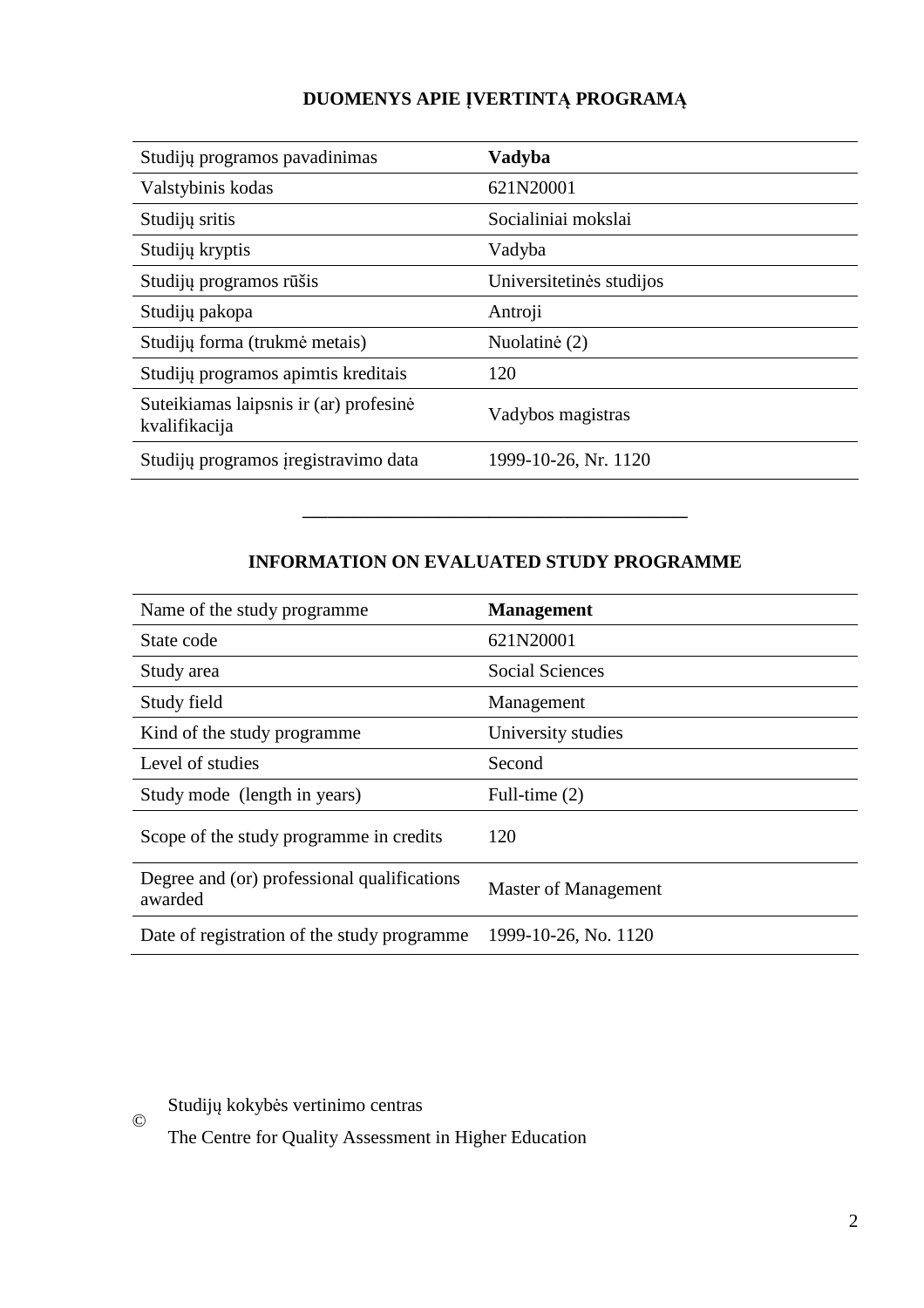# **CONTENTS**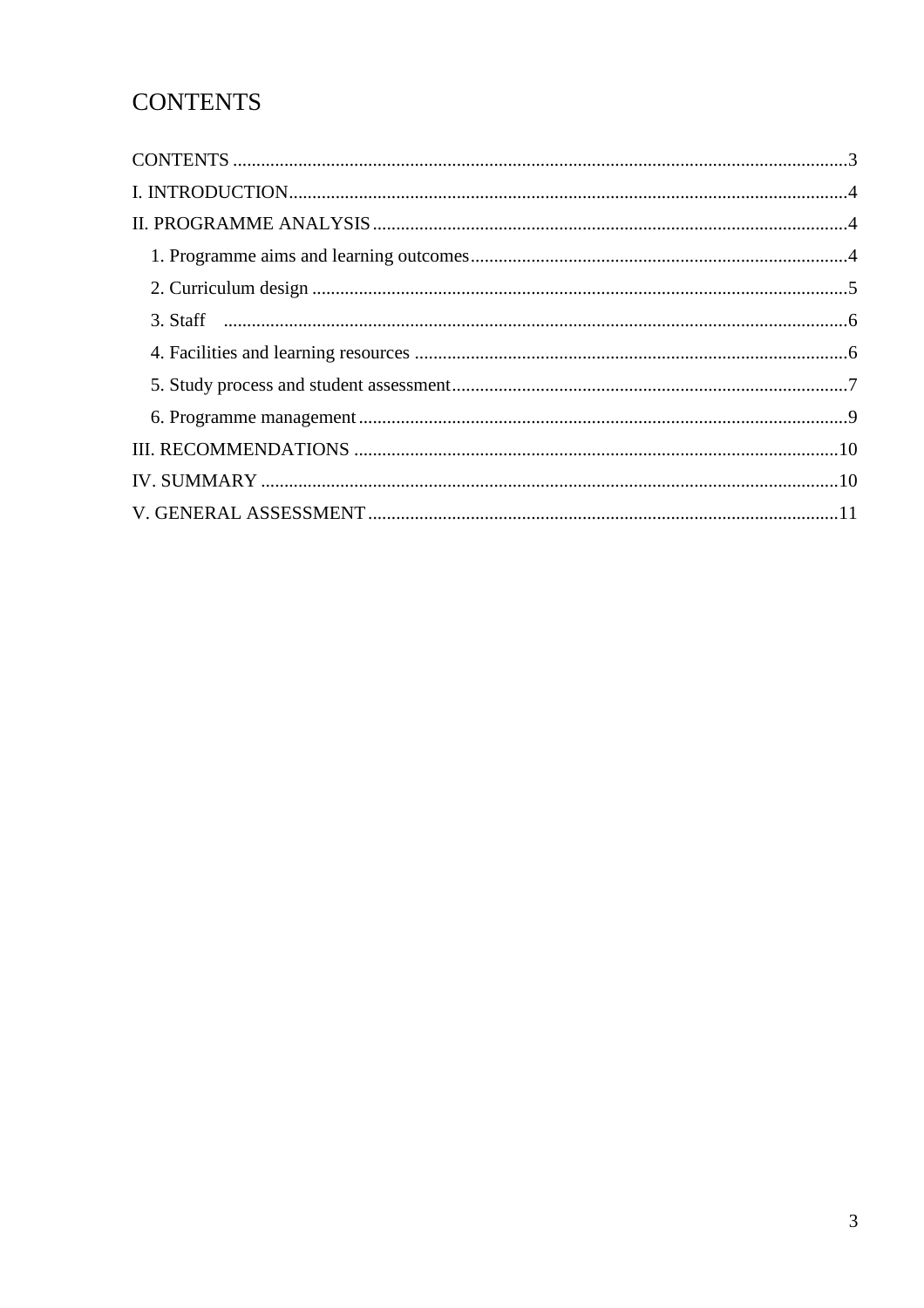### I. INTRODUCTION

ISM is an institution of undergraduate postgraduate education in business, management and economics based on two campuses: Vilnius, the headquarters of the university, and Kaunas. The University is managed as an entity, having one management organisation for both campuses. The programme was registered in October 1999 and the University started its operations in 1999 with this programme. The University is divided into four academic areas: Undergraduate Studies, Graduate Studies, Doctoral Studies and the Executive School. The Master in Management programme is located in the Executive School. The model of the Master of Management programme is an adaptation of the Master of Management programme of the BI Norwegian Business School and the programme offers a double degree from ISM and BI Norwegian Business School.

The programme was evaluated by the Lithuanian Centre for Quality Assessment in Higher Education in 2005 and awarded full accreditation. The current evaluation was conducted in February 2013 by a panel of experts from the United Kingdom, Estonia, Latvia and Lithuania, including a student representative. In conducting the evaluation the expert panel met senior administrative staff, teaching staff, current students, graduates and social partners, all of whom engaged with the evaluation process constructively and were most helpful in facilitating the work of the panel. The panel also reviewed teaching accommodation and learning resources, and scrutinised student work.

In documentation, and during discussions with staff, students, alumni and social partners, the term 'Executive Master's' was frequently used. The correct title of the programme being evaluated is 'Master in Management' and the University must ensure that only this title is used in all oral and written communications.

#### II. PROGRAMME ANALYSIS

#### *1. Programme aims and intended learning outcomes*

The Self-Assessment Report states that 'The 'model of the Master of Management (MM) programme is an adaptation of the analogical Executive Master of Management programme that is being implemented by the BI Norwegian Business School. This is the first Master programme of such nature in Lithuania. The ISM Master's Degree is based on Norwegian academic study principles and methods, practical business experience, and Scandinavian learning culture.'

The programme objectives and intended learning outcomes (ILOs) are very clearly defined, as well as objectives and ILOs of the modules or (sub)-programmes. In particular, the objectives of the programme are to prepare and develop professionals with a high level of knowledge and skills creatively to use them for decision-making and leadership in changing world and economy who think strategically, are sensitive to the culture and practices in a wide range of contexts, and have the ability to undertake independent learning. The aims and ILOs of the programme are available publicly.

The programme aims and intended learning outcomes are based on the academic and/or professional requirements, public needs and the needs of the labour market. The programme is in response to a changing business environment and a changing student population – most students are middle or top managers within national or international companies. Demand from the labour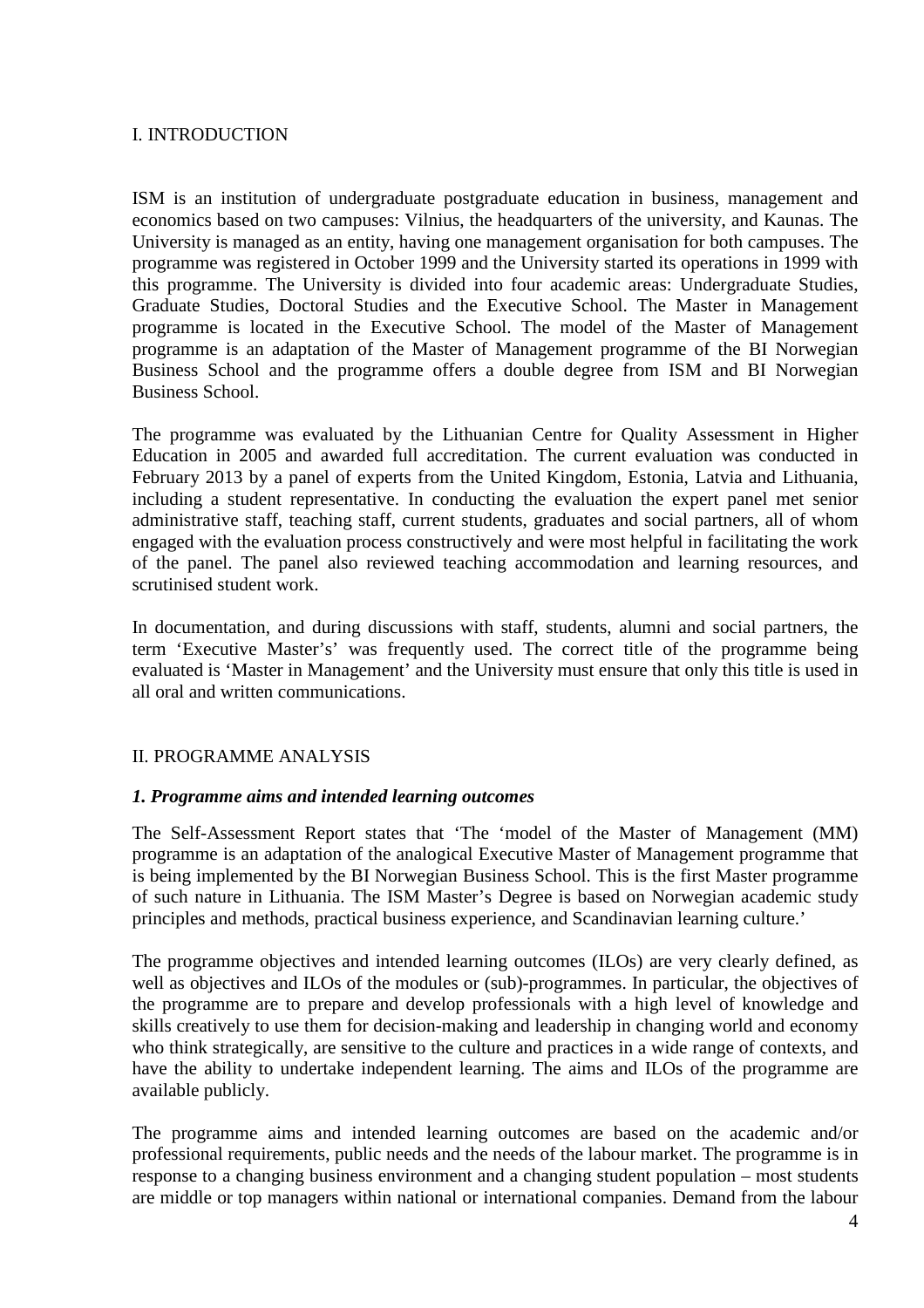market for education of such groups of business professionals was assessed by various surveys. The continuing need for such an educational provision derives from foreseeable developments in the Lithuanian economy and the consensus is that graduates of the programme are very much needed in the Lithuanian economy. Students, graduates and social partners underline the need for such a programme in Lithuania and it clearly satisfies the needs of major target groups.

The programme aims, intended learning outcomes and content are compatible and consistent with the type and level of studies and programme title. Also, the programme's modules correspond to the traditional structure of management curricula. The programme is largely targeted at students in employment who already have some practical experience.

## *2. Curriculum design*

According to the Self-Assessment Report, the curriculum design meets legal requirements set by the Lithuanian authorities. The programme has been developed based on the following legal and strategic documents: Law on Science and Studies of the Republic of Lithuania; Law on Education of the Republic of Lithuania; Lithuania National Qualification Framework (hereinafter NQF); Order of Minister of Education of the Republic of Lithuania on the General Requirements for First Cycle Study Programmes.

The programme has very clearly distinguished modules. The topics of the modules are not repeated in other modules. However, most of them contain integrative elements that help to form a common, core, knowledge for graduates even if they have chosen a diverse set of modules during their studies. Within modules, themes are well-developed and well-structured, avoiding repetition.

The content of the subjects and/or modules is consistent with the type and level of the studies. According to the Self-Assessment Report one module does not have a required textbook, four have one required textbook, four have two required textbooks, and only one (in addition to the thesis module) has four books. However, the team was informed that teachers require students to be familiar with numerous additional reading materials during the delivery of the module and students are required to be familiar with this in order to participate in class work.

The content and methods of the subjects/modules are appropriate for the achievement of the intended learning outcomes. The flexible modular study schedule is an advantage stressed by many students and graduates. The variety modules offered in Vilnius is greater than in Kaunas; if students from Kaunas wish, they can register and take modules in Vilnius. However, depending on modules chosen, and the desired timeframe, it is possible to study exclusively in Kaunas.

The scope of the programme is sufficient to facilitate students' achievement of the intended learning outcomes. The programme has 10 modules from which the students choose at least three, although many choose more. The modules cover major fields of management knowledge and give the students the opportunity to design their own mix of modules to fit best with their expected career needs.

The content of the programme reflects best practice. The textbooks are relatively new, incorporating recent developments and current knowledge. The subjects include up-to-date material, such as articles and data, as required readings.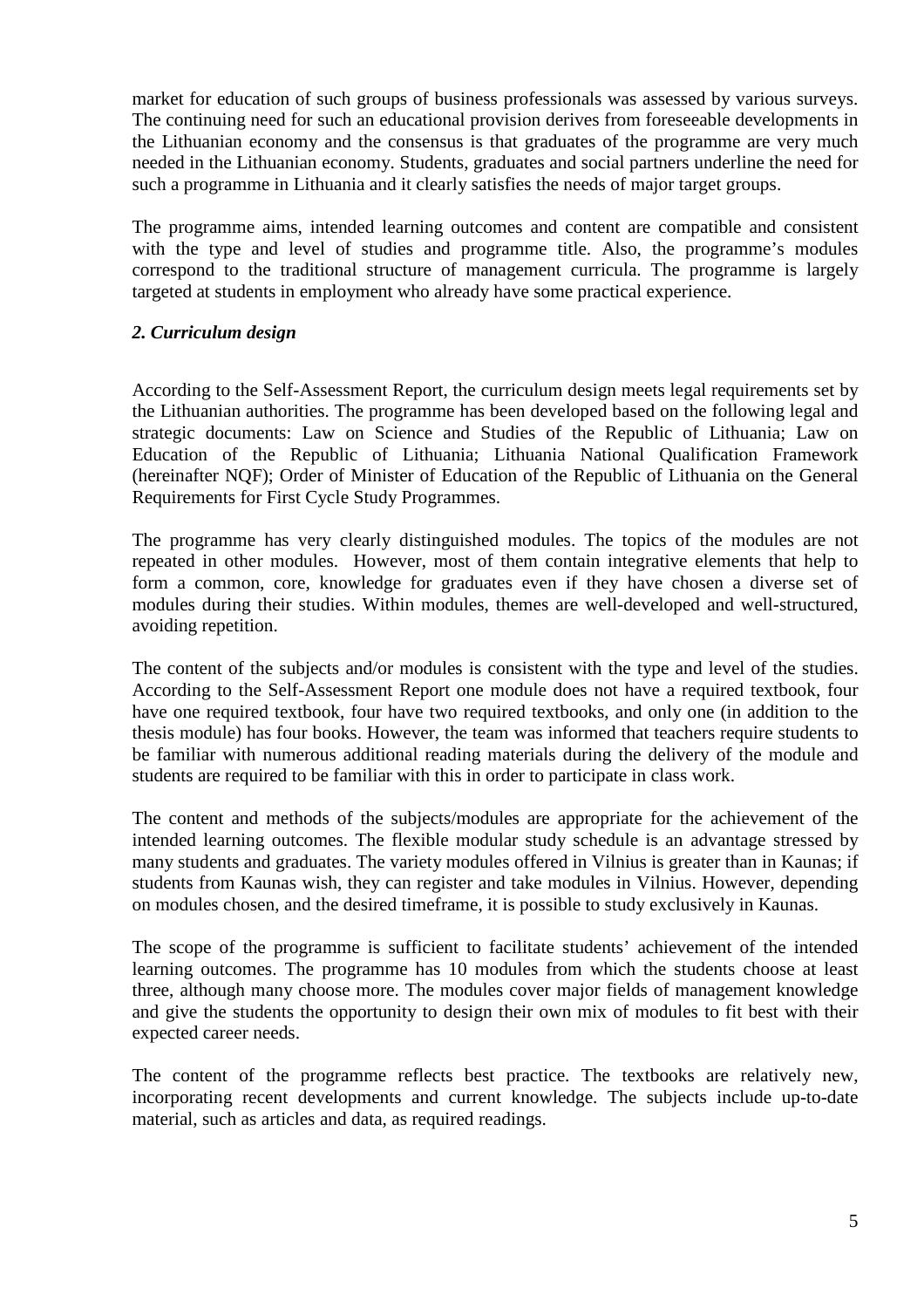# *3. Staff*

Teaching staff in Vilnius and Kaunas meet legal requirements. In Vilnius the programme is delivered by two full time professors, 16 assoc. professors, seven doctors, four PhD students, and 13 non-degree lecturers. Some 60% of staff hold professor, associate professor or doctors' positions and a similar percentage are employed on a full-time basis. The programme in Kaunas is delivered by 40 academics, 24 of whom hold professor, associate professor or doctors' positions; 70 per cent of teaching staff are employed full-time. Most of the staff teach, provide supervision and offer consultations on both campuses.

The number, and qualifications, of the teaching staff are adequate to ensure students achieve the intended learning outcomes. A core group of teaching staff is developing and currently delivers more than half of all teaching. Teaching staff turnover ensures an adequate provision for the programme. Young, enthusiastic and academically-motivated staff members hold diplomas from ISM and well established higher education institutions including Aalborg University and University of Roskilde, Denmark, University of Lausanne, Switzerland, University of Bath, UK and North Western University, USA. They have acquired the skills to work effectively in a multicultural and international teaching and research environment. International visiting staff deliver courses that call for an international outlook and expertise, such as International Finance, Entrepreneurship and Investment Management and are invited to undertake research.

The professional development of teaching staff is encouraged and supported. Professional development is determined by overall strategy and incorporated into the annual competence development plan financed internally and through and other sources, such as EU funds. On average, six lecturers every semester participate in mobility programmes. Every year, one staff member is sent to the International Management Academy (IMTA). Foreign visiting teaching staff are invited to participate in locally organised competence development seminars to share their expertise and experience. Staff and students value this interchange.

Teaching staff undertake applied research related to the subject area. Students have been involved in these projects and the resultant research findings have been integrated into teaching material, enhancing the student learning experience. Research is conducted in the following areas: Financial and Risk Management; Human Resources Management; Organisational Governance and Leadership; Higher Education Strategy; Organisational Strategy and Marketing; Consumer Behaviour; Strategic Organisational Development and Management of Change; Management of Business Relations. Teaching, research and other academic activities, as well as organisational and community activities, are included in the teaching staff workload.

## *4. Facilities and learning resources*

The premises are adequate in size and quality. Both campuses have city-centre locations. The Vilnius campus comprises three buildings which house 21 auditoriums and two meeting rooms. Kaunas has eight auditoriums and one meeting room for academic activities.

Both campuses have well-equipped auditoriums and computer classes. Classrooms are of appropriate sizes, light, airy and well-equipped with state-of-the-art equipment. In Vilnius there are three computer classes each with 30 workplaces, and many individual/group workplaces – up to 54 in the corridors to 34 in the library, of which 18 are computer workstations. In Kaunas there is one computer class with 30 workplaces, up to 32 workplaces in the first floor hall and in the cafeteria, up to eight in the first floor stair hall, and 20 in the library, of which 16 of them are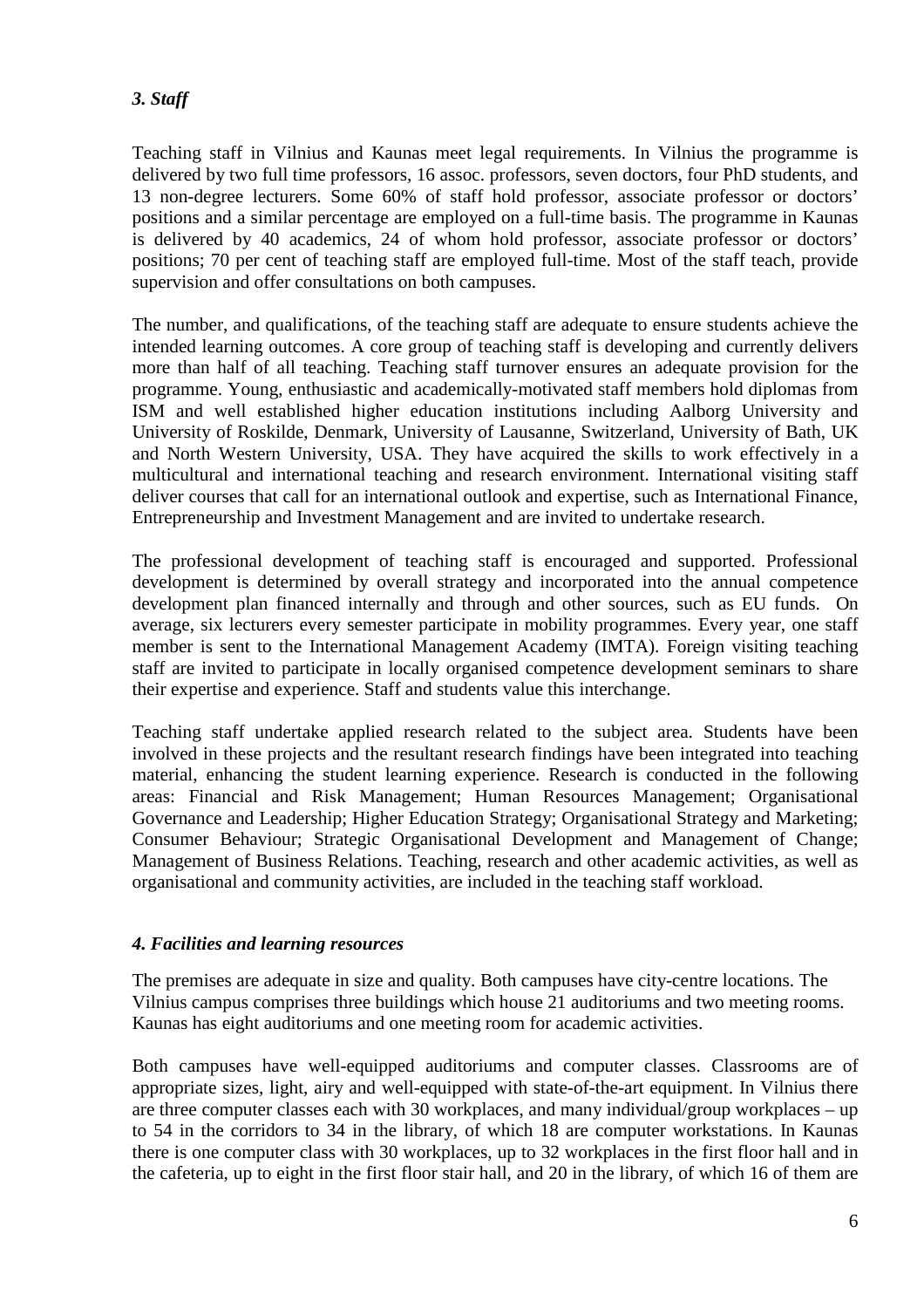computer workstations. Students can access computer and other laboratories during the day, in the evening and at week-ends.

Learning materials are distributed through the Moodle learning management system. Students enjoy free access to the Internet for learning materials, module outlines, timetables, examination schedules, employment opportunities, support services and examination results. Students can also find information about academic and free-time events. Both campuses offer WiFi, which is accessible to all students. The University has installed a modern printing system and has agreed a three-year, 4.2 million LTL contract for infrastructure upgrading.

There are adequate arrangements for students' work-placements and the Career Centre offers many such opportunities. This is conducted through the ISM webpage, in a separate section dedicated to the Career Centre. The Career Centre's list of permanent contacts includes more than 300 business entities, more than 350 different job/internship/projects/contests proposals. Students have the possibility of obtaining work-placements abroad, either through Erasmus or ISM's bilateral agreements. However, for many, work and family commitments make taking up this opportunity difficult.

The library, spread over Vilnius and Kaunas campuses, can accommodate 118 readers, including 23 at computer workstations. The Library is open from 9 a.m. to 9 p.m. weekdays and from 10 a.m. to 5 p.m. on Saturdays; it is also open on Sundays during examination periods. The Library subscribes to publications in various formats - books, newspapers, journals, audio and video cassettes, CDs, DVDs and electronic databases. All items are registered in an online catalogue or can be accessed through the Library webpage. Between 2007 and 2012, the number of book titles rose from 3,100 to 5,000 and all items from 11,400 to 17,400. Textbooks, books, periodical publications and databases are adequate for the needs of the programme. However, scrutiny of student work suggests that some students need to be encouraged to draw more heavily upon these valuable sources.

There is ample, attractive, social space at both campuses. The premises allow students to conduct private study or engage in group work in appropriate accommodation. The prevailing atmosphere is relaxed, but business-like, and provides students with a pleasant and friendly learning environment.

#### *5. Study process and student assessment*

Admissions take place twice a year, in spring and autumn; enrolments are always higher for the latter. Entry requirements are available on the university website and prospective entrants can contact the University at any time to discuss their situation. Students and alumni were most appreciative of the help they received prior to admission.

Entrants must hold a bachelor's award or similar, with an acceptable level of performance, at least four years' managerial experience, proficiency in English and demonstrate motivation during interview. Enrolments peaked at 129 in 2008, then fell, but rose again to 100 in 2012. For the autumn 2012 intake, over 60 per cent of students received financial support from their companies. Entry requirements appear to be consonant with the aims, intended learning outcomes and method of delivery of the programme.

Teaching takes place on Fridays and Saturdays, typically comprising 32 contact hours per month. This accords well with students' work and personal commitments. Furthermore, students value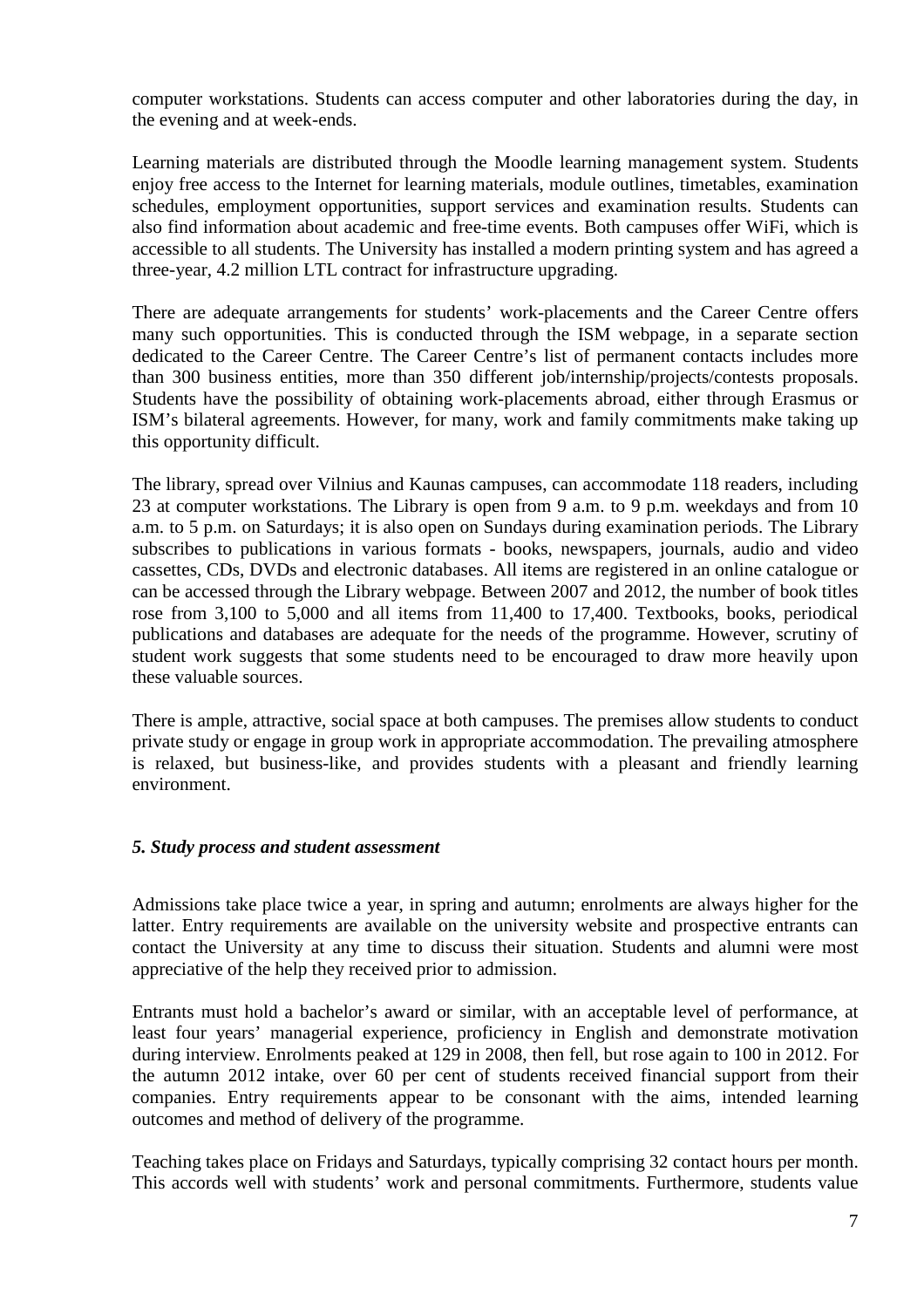the opportunity to concentrate on one subject area per semester allowing them to deepen their knowledge. Many modules are available in both Vilnius and Kaunas, allowing students to organise their study according to their preferred location.

Teaching is in Lithuanian, except for occasional guest lectures. However, graduates who met the experts were fluent in English and would have no problem following instruction in that medium. Given that much of the bachelor's programme is taught in English, and teaching staff fluency in English, it is odd that this is not the case at master's level. Students' English language oral communication skills are more highly developed than their writing skills and they would benefit from further support with the latter.

The dropout rate is high, ranging from 35 per cent in 2009 to 60 per cent in 2011; a similar figure is anticipated for 2012. This suggests that the stipulated two-year duration of the programme is unrealistic. However, many students elect to withdraw and then return to complete their studies. The overall successful completion rate is therefore considerably higher than might be inferred from the dropout rate. Students regard this flexibility as a strength, rather than a weakness, of the programme. The University's understanding of students' personal and work circumstances and their support for them reflects the University's commitment to supporting life-long learning.

There are opportunities for students to engage in numerous activities, such as open lectures, conference attendance and research, although their work and personal commitments often militate against this. There are also opportunities to meet students from ISM partner institutions although there is little evidence of this taking place as students tend to focus more narrowly on the requirements for their thesis. Students also have the opportunity to engage in international mobility schemes, but students' work and personal commitments mean that they are unlikely to engage in these activities, although some may be sent abroad by their companies.

Support starts on enrolment, with an induction programme to introduce new students to the facilities on offer. Information is available on the Moodle-driven intranet and notice-boards. Students value the accessibility of staff through formal and informal channels. In particular, staff are understanding of the pressures arising from students' needs to balance study demands and those emanating from personal circumstances. Many students also receive valuable support from their mentor and other colleagues in their place of employment.

Classes take place during weekends from 9:00 to 16:30. Most of graduate students are middle and top level managers. Therefore, weekend sessions are particularly appropriate and helpful for them. This reflects the University's clear understanding of the needs of, and demands upon, its students.

The University Career Centre is highly active and can assist students seeking career moves. However, the vast majority of graduates continue with the same employer with many reporting career advancement as a result of graduating. Current students and alumni consider that they receive a high level of academic and pastoral support. Continued links with staff and fellow students provide strong networking opportunities that can support students' professional advancement.

The assessment regime is explained to students when they enrol. Examinations are conducted at the end of each semester, to supplement continuous assessment; both are focused appropriately on assessing students' achievement of the intended learning outcomes.

There is considerable emphasis on research, and the assessment regime is formulated appropriately to address this. External academics are involved in assessing students' defence of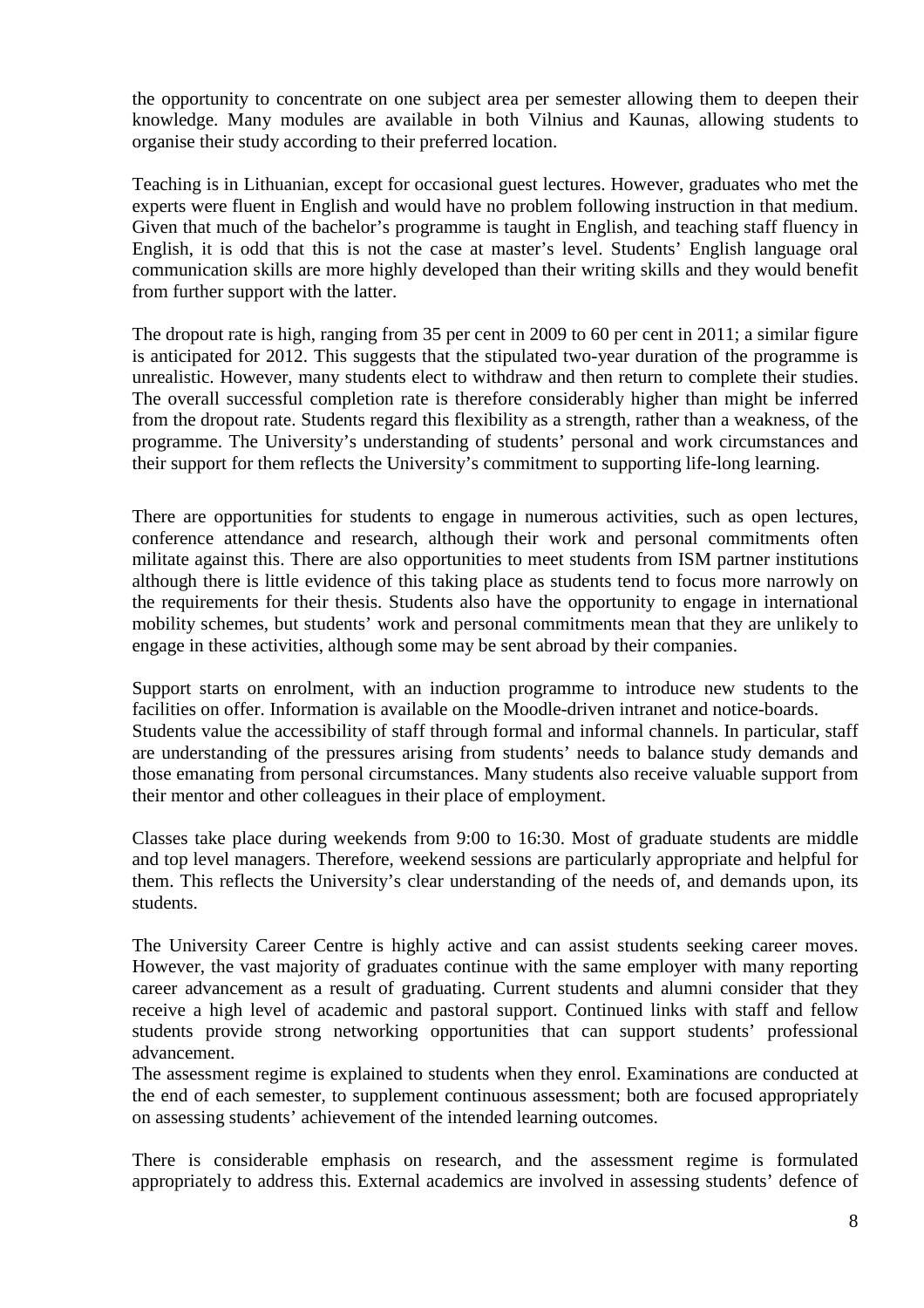their final thesis, which may result in a dual award with the BI Norwegian Business School. However, if theses are written in Lithuanian it is not clear how well these can be evaluated by the Norwegian partner institution. Scrutiny of final theses indicates that topics are generally appropriate and the work has benefited from close working with employers. However, a small number of theses would have benefited from more extensive bibliographies.

Graduates enjoy a high level of employment and almost all are already in employment. However, the ambiguity of the data supplied in the self-assessment report makes it difficult to evaluate, with any precision, the employment profile of graduates and the added-value from their graduation. The overlap, in English, between categories of 'Entrepreneurs', 'Top management', 'Middle management', and 'Managers and specialists' is not helpful and needs to be refined if it is to facilitate external scrutiny of graduate employment. It is clear, however, that maintenance of good contact with the University following graduation ensures helpful feedback on graduate employment patterns.

## *6. Programme management*

Responsibilities for monitoring and enhancement of the programme are well-established, and clearly understood, from programme to university level, through a number of meetings and committees. However, these would benefit from a clearer articulation, perhaps in the form of a 'quality cycle' chart for the academic year, in order to facilitate external evaluation. The Quality Director exhibited a clear understanding of the key issues impinging on the programme and a willingness to address these.

Data are collected from a wide range of sources and there are clearly-defined responsibilities for collection, collation and action. However, in contrast to their highly effective input to the delivery of the programme, and although there is helpful input on an individual basis, a more structured approach to the engagement of external stakeholders in enhancing the programme would be beneficial.

Students feel that their voice is heard and responded to and there have been changes in response to student feedback, such as replacement of under-performing lecturers. However, notwithstanding the fact that students consider flexibility in completion times to be a strength, the University may wish to consider whether the dropout rate suggests that the stipulated twoyear period is insufficient for many students.

At university-level the Business Council provides advice and guidance and stakeholders are involved constructively in the delivery of the programme. However, there is more limited formal, structured, stakeholder input at programme level. The University may wish to consider establishing more formal links at programme level with social partners and alumni to inform curricular developments and quality assure the programme. For example alumni and employers could usefully comment on the realistic completion time for the programme.

Internal quality assurance measures are comprehensive, well-focused at all levels, informed by a wealth of data and with responsibilities clearly defined. They have proved effective in a number of areas outlined above in ensuring the high quality of the programme.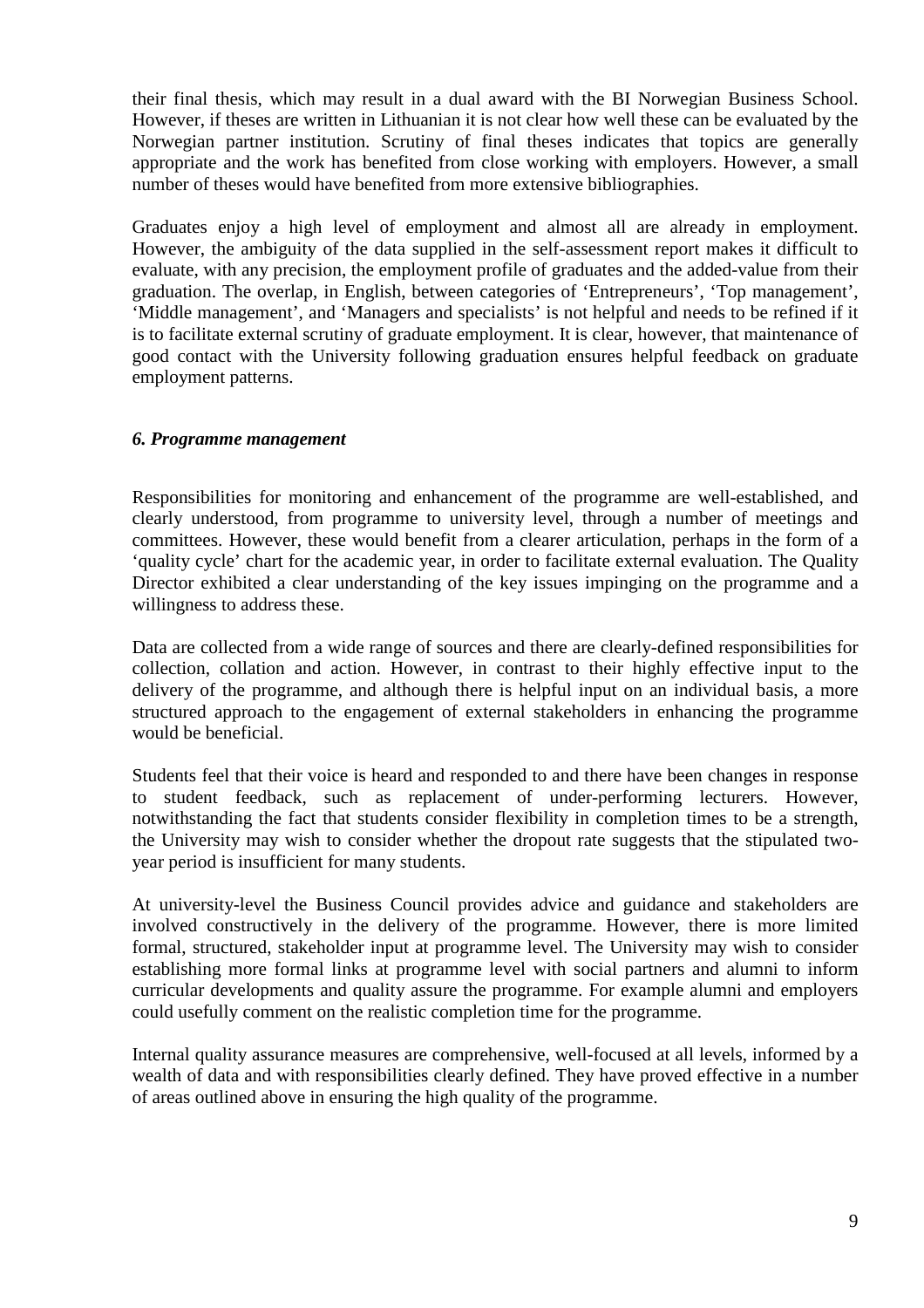### III. RECOMMENDATIONS

- 1. The University must avoid all reference, oral and written, to an 'Executive Master's' as the correct tile of the award accredited is 'Master in Management'
- 2. Students would benefit from further support with their English language writing skills
- 3. Students should be encouraged to research and draw upon databases more thoroughly
- 4. Collection of more precise employment data and establishment of more formal, structured links with alumni and social partners at programme level would improve transparency and further enhance programme development and quality assurance in general.

### IV. SUMMARY

The programme's flexibility is well-received by students. The modular structure and study calendar allows students to select modules relevant to their needs and to schedule their study of these to suit their personal and work commitments. In particular, the ability to 'dip-in' and 'dip-out' of the programme is instrumental in ensuring a high completion rate over time. This reflects the University's commitment to promoting and supporting lifelong learning. Enthusiastic, well-qualified and motivated staff, students and social partners, most of whom are fluent in English and the high quality learning resources and general facilities are major assets. There are clear, well-understood, responsibilities for programme management and students feel that not only do they have a voice but that their concerns are taken seriously. A wide range of data sources is utilised to inform programme management.

Students' oral communication skills in English are high, but there remains scope to improve their written skills and to encourage them further to research and draw upon databases in their work. Although employability of graduates is high, more precise employment data would enhance transparency. There are strong informal links, but the University may wish to consider developing more formal links with social partners and alumni at programme level to inform curricular developments and quality assure the programme. The University must avoid all reference, oral and written, to an 'Executive Master's' as the correct title of the award accredited is 'Master in Management'.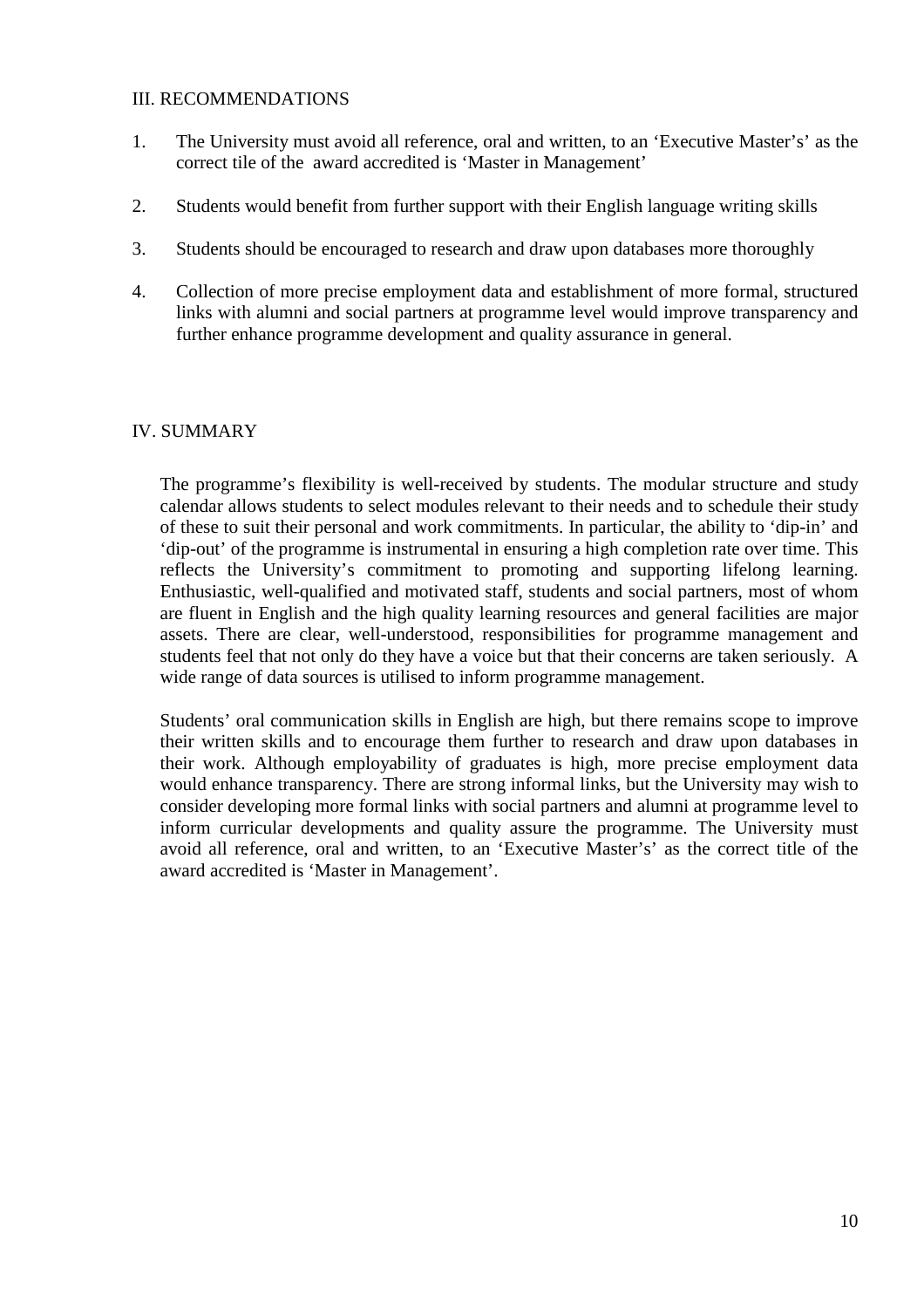# V. GENERAL ASSESSMENT

The study programme *Management* (state code – 621N20001) at ISM University of Management and Economics is given **positive** evaluation.

| No. | <b>Evaluation Area</b>                                                                                     | <b>Evaluation Area</b><br>in Points* |
|-----|------------------------------------------------------------------------------------------------------------|--------------------------------------|
| 1.  | Programme aims and learning outcomes                                                                       |                                      |
| 2.  | Curriculum design                                                                                          |                                      |
| 3.  | <b>Staff</b>                                                                                               |                                      |
| 4.  | Material resources                                                                                         |                                      |
| 5.  | Study process and assessment (student admission, study process<br>student support, achievement assessment) |                                      |
| 6.  | Programme management (programme administration, internal quality<br>assurance)                             | 4                                    |
|     | <b>Total:</b>                                                                                              |                                      |

*Study programme assessment in points by fields of assessment*.

\*1 (unsatisfactory) - there are essential shortcomings that must be eliminated;

2 (satisfactory) - meets the established minimum requirements, needs improvement;

3 (good) - the field develops systematically, has distinctive features;

4 (very good) - the field is exceptionally good.

Grupės vadovas: Grupes vadovas:<br>Team Leader: Jeff Butel

Grupės nariai: Team members: Enn Listra

Juris Krumins

Sandra Kaleininkaitė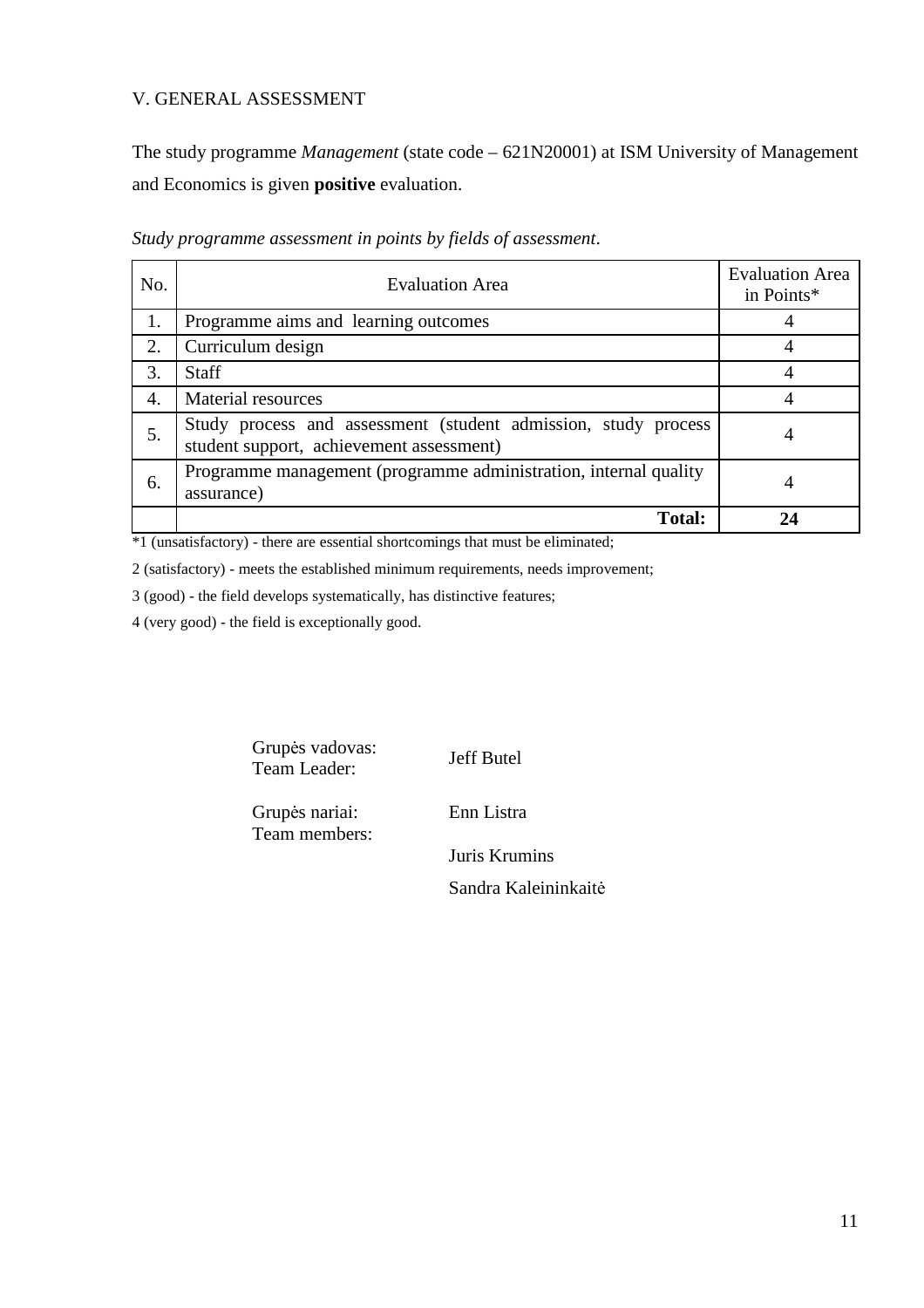# **ISM VADYBOS IR EKONOMIKOS UNIVERSITETO ANTROSIOS PAKOPOS STUDIJŲ PROGRAMOS** *VADYBA* **(VALSTYBINIS KODAS – 621N20001) 2013-04-19 EKSPERTINIO VERTINIMO IŠVADŲ NR. SV4-100 IŠRAŠAS**

<...>

### **V. APIBENDRINAMASIS ĮVERTINIMAS**

ISM Vadybos ir ekonomikos universiteto studijų programa *Vadyba* (valstybinis kodas – 621N20001) vertinama **teigiamai**.

| Eil.             | Vertinimo sritis                                 | <b>Srities</b>          |
|------------------|--------------------------------------------------|-------------------------|
| Nr.              |                                                  | jvertinimas,<br>balais* |
| 1.               | Programos tikslai ir numatomi studijų rezultatai | $\overline{4}$          |
| 2.               | Programos sandara                                | $\overline{4}$          |
| 3.               | Personalas                                       | $\overline{4}$          |
| $\overline{4}$ . | Materialieji ištekliai                           | $\overline{4}$          |
| 5.               | Studijų eiga ir jos vertinimas                   | $\overline{4}$          |
| 6.               | Programos vadyba                                 | $\overline{4}$          |
|                  | Iš viso:                                         | 24                      |

\* 1 - Nepatenkinamai (yra esminių trūkumų, kuriuos būtina pašalinti)

2 - Patenkinamai (tenkina minimalius reikalavimus, reikia tobulinti)

3 - Gerai (sistemiškai plėtojama sritis, turi savitų bruožų)

4 - Labai gerai (sritis yra išskirtinė)

<...>

#### **IV. SANTRAUKA**

Studentai gerai suvokia programos lankstumą. Modulinė struktūra ir studijų kalendorius studentams leidžia pasirinkti modulius pagal savo poreikius ir susiplanuoti savo studijas pagal asmeninius ir darbo įsipareigojimus. Ypač svarbu, kad į programą galima "laikinai įsitraukti" ir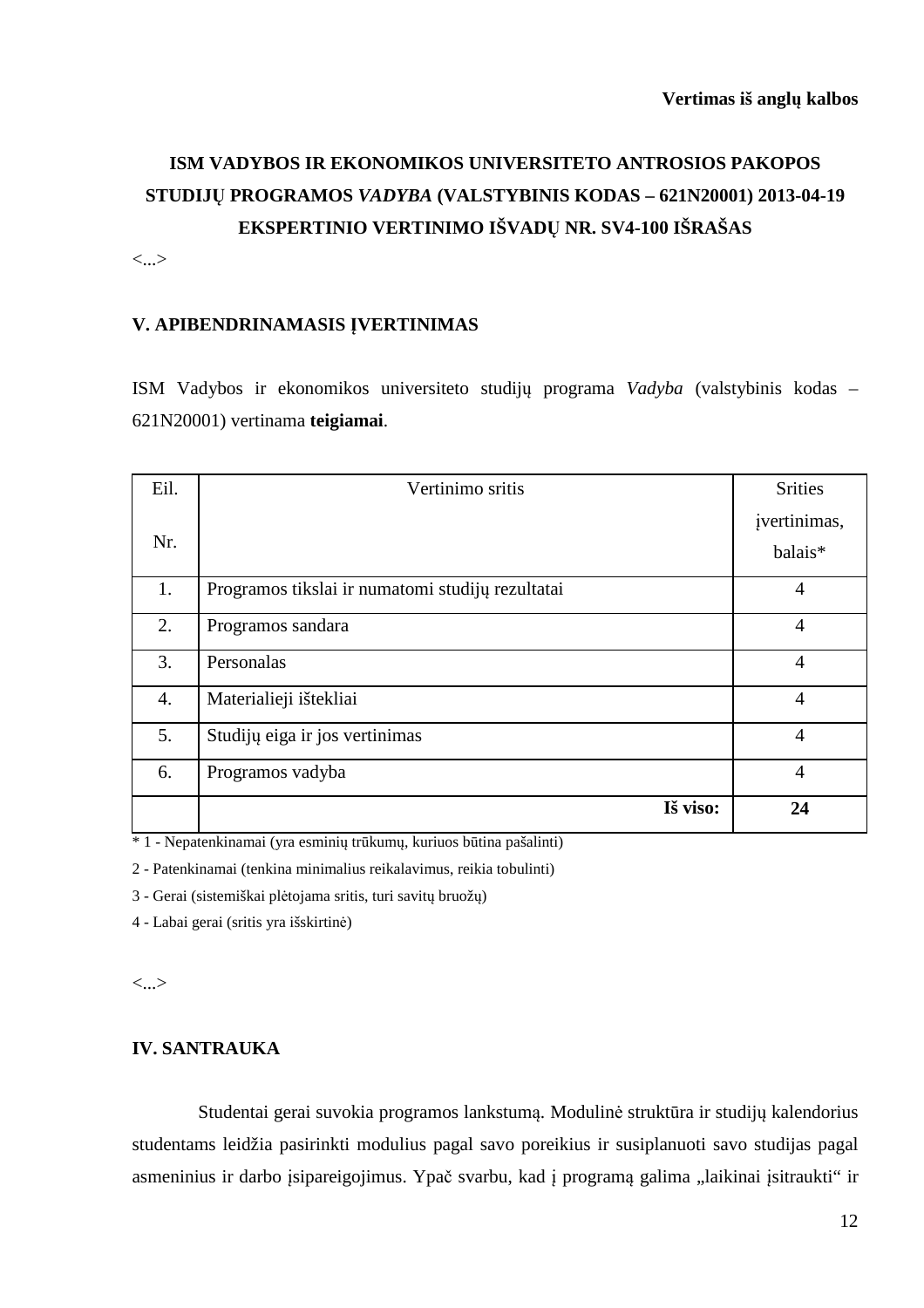iš jos pasitraukti", o tai užtikrina aukštą programos baigimo rodiklį laikui bėgant. Tai atspindi universiteto įsipareigojimą skatinti ir remti mokymąsi visą gyvenimą. Itin svarbūs pilni entuziazmo, aukštos kvalifikacijos ir motyvuoti darbuotojai, studentai ir socialiniai partneriai, kurių dauguma sklandžiai šneka anglų kalba, aukštos kokybės metodiniai ir bendrieji materialiniai ištekliai. Atsakomybė už programos vadybą yra aiški ir gerai suprantama ir studentai jaučia, kad jie ne tik gali pasisakyti, bet į jų rūpesčius žiūrima rimtai. Programos vadybai naudojamas platus duomenų šaltinių spektras.

Studentų anglų kalbos kalbėjimo įgūdžiai yra labai geri, tačiau dar reikėtų tobulinti jų rašymo įgūdžius ir skatinti juos savo darbuose tyrinėti ir remtis duomenų bazėmis. Nors baigusiųjų įsidarbinimo lygis yra aukštas, tikslesni duomenys apie įsidarbinimą padidintų skaidrumą. Užmegzti stiprūs neoficialūs ryšiai, tačiau universitetas, siekdamas patobulinti studijų turinį ir užtikrinti programos kokybę, turėtų apsvarstyti galimybę su socialiniais partneriais ir buvusiais studentais sukurti oficialesnius ryšius programos lygmenyje. Universitetas turėtų vengti, kad studijų programa nei raštu, nei žodžiu nebūtų vadinama ", magistras vadovams", nes teisingas akredituotas pavadinimas yra "vadybos magistras".

#### **III. REKOMENDACIJOS**

\_\_\_\_\_\_\_\_\_\_\_\_\_\_\_\_\_\_\_\_\_\_\_\_\_\_\_\_\_\_\_\_\_\_\_

- 1. Universitetas turi vengti, kad studijų programa nei raštu, nei žodžiu nebūtų vadinama ", magistras vadovams", nes teisingas akredituotas pavadinimas yra "vadybos magistras".
- 2. Studentams būtų naudinga tolesnė pagalba gerinant jų anglų kalbos įgūdžius raštu.
- 3. Studentus reikėtų skatinti nuodugniau tyrinėti ir remtis duomenų bazėmis.
- 4. Tikslesnių duomenų apie įsidarbinimą rinkimas ir oficialesnių ir struktūriškai apibrėžtų ryšių su baigusiais studijas studentais ir socialiniais partneriais sukūrimas programos lygmenyje leistų padidinti programos skaidrumą, toliau ją tobulinti ir bendrai užtikrinti kokybę.

<...>

Paslaugos teikėja patvirtina, jog yra susipažinusi su Lietuvos Respublikos baudžiamojo kodekso<sup>1</sup> 235 straipsnio, numatančio atsakomybę už melagingą ar žinomai neteisingai atliktą vertimą, reikalavimais.